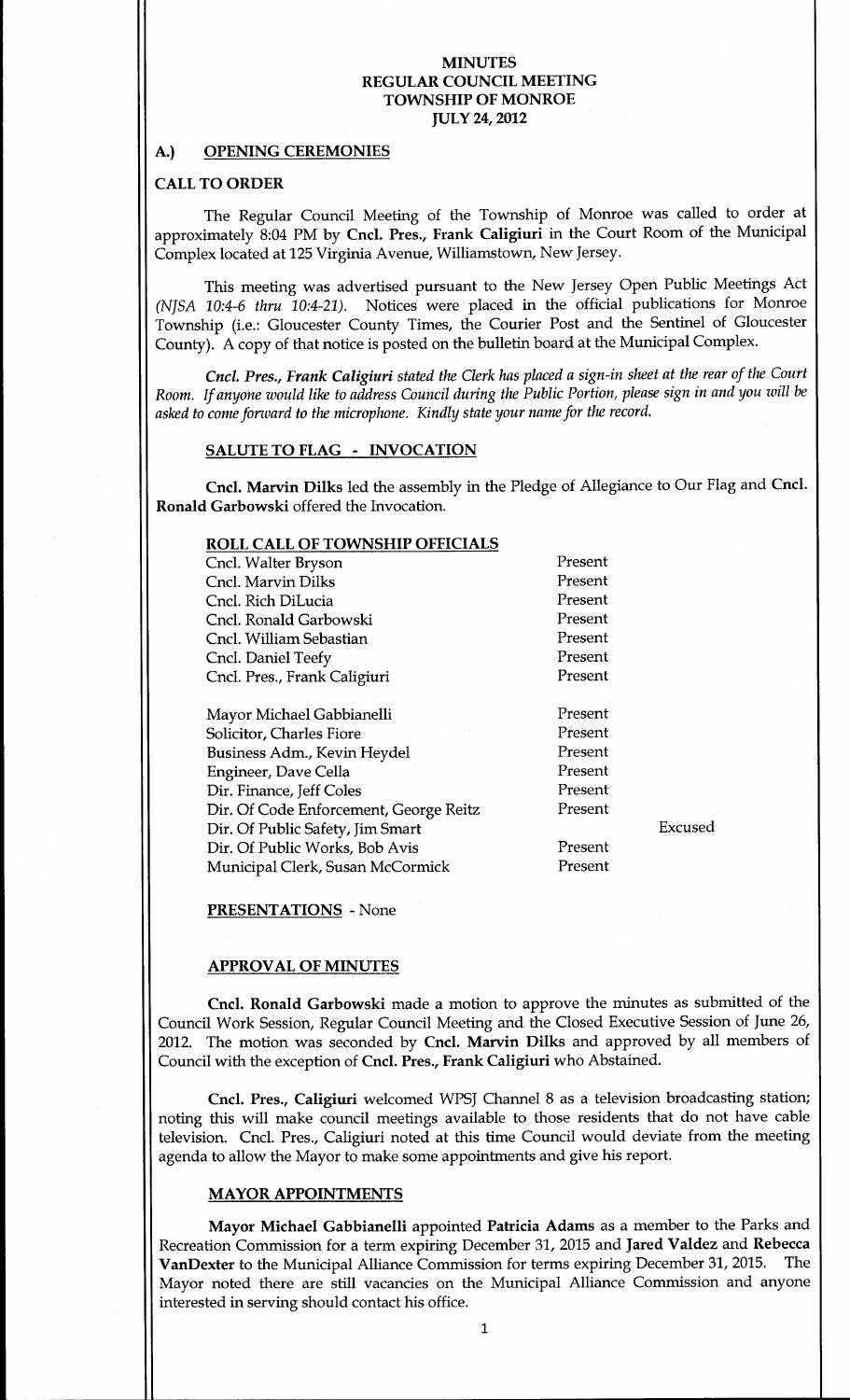#### MAYOR APPOINTMENTS (cont'd)

Cncl. Rich DiLucia made a motion to approve the Mayor's appointments to the Parks and Recreation Commission and the Municipal Alliance Commission. The motion was seconded by Cncl. Walter Bryson and unanimously approved by all members of Council.

Mayor Gabbianelli reported the <sup>2012</sup> tax bills were mailed for the third quarter and the deadline to pay property taxes without any additional fees is August 17th. He reported the Senior Commission is sponsoring an American Red Cross blood drive at the Pfeiffer Center on August 6<sup>th</sup> from 2:30 PM to 7:30 PM. Residents can make an appointment with Jeanette Remsen or contact the Mayor's Office to arrange an appointment and walk-ins are welcome, as they are hoping to collect 48 pints of blood. National Night Out for Crime is scheduled for Thursday, August 2<sup>nd</sup> at the Pfeiffer Center at 6:00 PM. This event is sponsored by the Police Department and Municipal Alliance and will include food along with activities for young people. Bids for the Winslow Road Phase IV Paving Project were received and will be awarded this evening to Asphalt Paving Systems, Inc. Winslow Road will be paved from where Phase III left off to Buckhorn Drive and hopefully in the future if we get another grant the section from Kimberly West towards New Brooklyn will be paved. The township will not pave the section near the bend because two developments have already been approved in that area and they will be installing curbs, sidewalks and repaving that portion of the roadway.

# B.) CORRESPONDENCE - None

# C.) RESOLUTIONS SCHEDULED - PUBLIC PORTION

Cncl. Ronald Garbowski made a motion to open the Resolutions Scheduled-Public Portion. The motion was seconded by Cncl. William Sebastian and unanimously approved by all members of Council. With no one wishing to speak Cncl. Marvin Dilks made a motion to close the Resolutions Scheduled-Public Portion. The motion was seconded by Cncl. Ronald Garbowski and unanimously approved by all members of Council

Engineer Dave Cella requested language authorizing the Mayor to sign the loan application be added to Resolution R:139-2012. Cncl. Pres., Caligiuri took a poll of Council and everyone was in favor of including the requested language in Resolution R:139-2012.

Cncl. Ronald Garbowski made a motion to bracket Resolutions R:138-2012 through R:141-2012 and R:143-2012 through R:145-2012. The motion was seconded by Cncl. Rich<br>DiLucia and unanimously approved by all members of Council. (Resolution R:142-2012 DiLucia and unanimously approved by all members of Council. appointing <sup>a</sup> member to the Economic Development Commission was voted upon separately

## CONSENT AGENDA RESOLUTIONS R:138-2012 THROUGH R:141-2012 AND R:143-2012 THROUGH R:145-2012

R:138-2012 Resolution Requesting Approval Of Items Of Revenue And Appropriation N.J.S.A. 40A:4-87 (JIF Safety Incentive Programs)

R:139-2012 Resolution Awarding A Contract For Professional Services To Adams, Rehmann & Heggan Associates, Inc. For Preparation Of A Restoration Loan Application For The Lower Victory Lakes Dam In The Township Of Monroe, County Of Gloucester, State Of New Jersey

R:140-2012 Resolution Of The Township Council Of The Township Of Monroe Authorizing The Execution Of A Mutual Aid Agreement Between The Township Of Monroe And The Township Of Deptford

R:141-2012 Resolution Declaring Pantarelli Homes, Inc. In Default For The "Serenity Woods" Subdivision #1666, Block 128.0203, Lot 21

R:143-2012 Resolution Adjusting Township Of Monroe Tax Records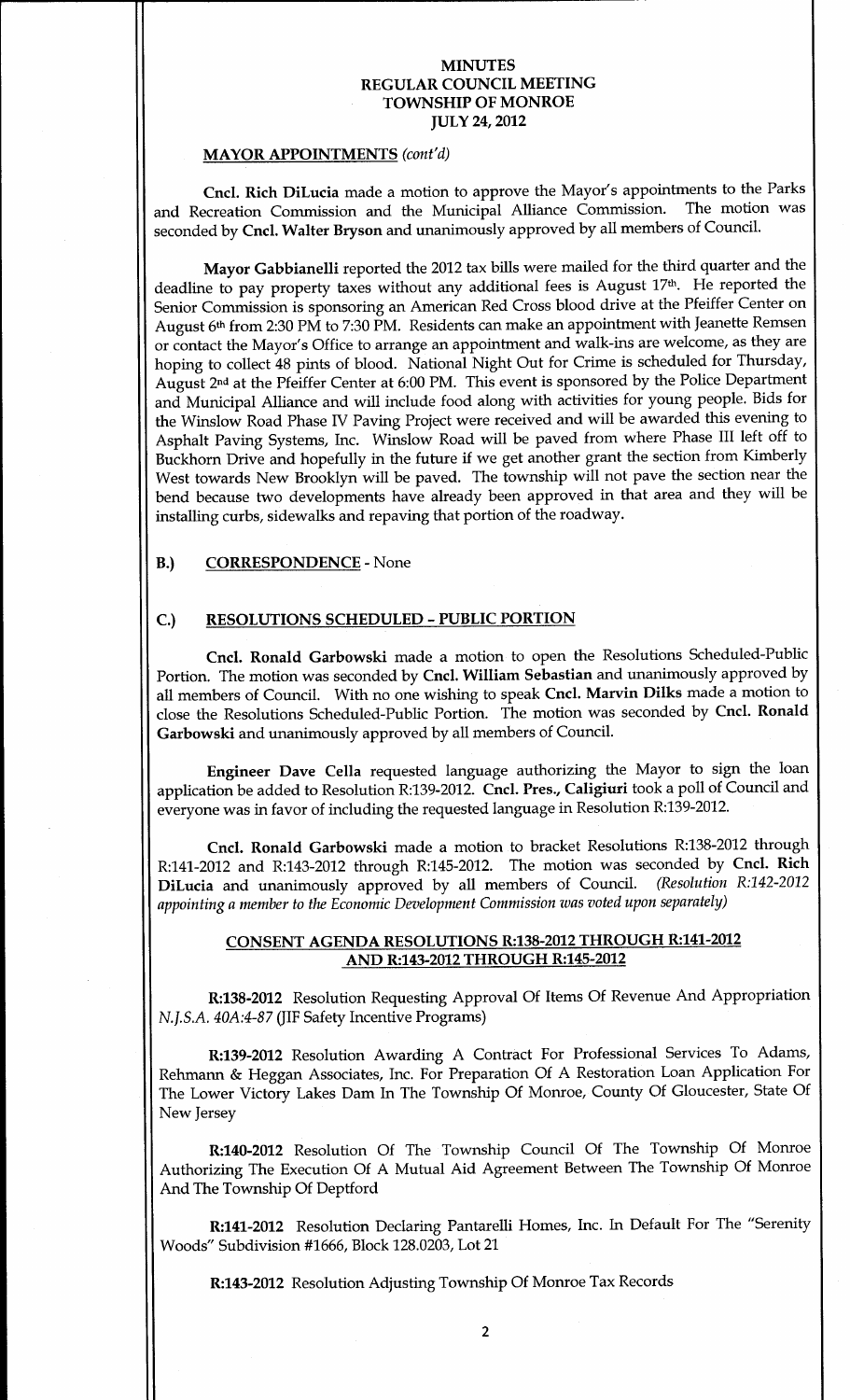#### C.) RESOLUTIONS SCHEDULED - PUBLIC PORTION

R:144-2012 Resolution Of The Township Council Of The Township Of Monroe Awarding Bid To Asphalt Paving Systems, Inc. For Services Associated With The Winslow Road Resurfacing Project Phase IV As Specified In The Bid Specifications For The Township Of Monroe, Gloucester County And Authorizing The Proper Township Officials To Execute The Required Documentation

R:145-2012 Resolution Approving The Bill List For The Council Meeting Of July 24, 2012

Cncl. Ronald Garbowski made a motion to approve Resolution R:138-2012 through R:141-2012 and R:143-2012 through R:145-2012. The motion was seconded by Cncl. Rich DiLucia and unanimously approved by all members of Council

R:142-2012 Resolution Appointing Member To The Monroe Township Economic Development Commission

Cncl. Ronald Garbowski made a motion to open nominations for a member to the Monroe Township Economic Development Commission. The motion was seconded by Cncl. Walter Bryson and unanimously approved by all members of Council.

Cncl. Walter Bryson nominated Aileen Wojciechowski as a member to the Monroe Township Economic Development Commission. The nomination was seconded by Cncl. Ronald Garbowski

With no other nominations Cncl. Ronald Garbowski made a motion to close nominations. The motion was seconded by Cncl. Marvin Dilks and unanimously approved by all members of Council

## ROLL CALL VOTE TO APPROVE THE NOMINATION OF AILEEN WOJCIECHOWSKI AS A MEMBER TO THE MONROE TOWNSHIP ECONOMIC DEVELOPMENT COMMISSION - ALL AYES

Tally: 7 Ayes, 0 Nays, 0 Abstain, 0 Absent. Aileen Wojciechowski was duly appointed as a member to the Monroe Township Economic Development Commission.

#### D.) ORDINANCES

Cncl. Pres., Frank Caligiuri turned this portion of the meeting over to Ordinance Committee Chairman, Cncl. William Sebastian. Cncl. Pres., Caligiuri made a motion to open the Public Portion for the ordinances listed on the agenda for Second Reading. The motion was seconded by Cncl. Ronald Garbowski and unanimously approved by all members of Council. With no one wishing to speak Cncl. Walter Bryson made a motion to close the Public Hearing. The motion was seconded by Cncl. Marvin Dilks and unanimously approved by all members of Council

0<sup>17</sup> <sup>2012</sup> An Ordinance Of The Township Council Of The Township Of Monroe To Adopt The User Handbook For The Monroe Township Parks & Recreation Within The Township Of Monroe

Second Reading: The above ordinance was published in an official publication for the Township of Monroe. This portion was opened to the public.

Cncl. Ronald Garbowski made a motion to approve Ordinance O:17-2012 for Second Reading and Public Hearing. The motion was seconded by Cncl. Daniel Teefy.

## ROLL CALL VOTE TO APPROVE ORDINANCE O:17-2012 FOR SECOND READING AND PUBLIC HEARING - ALL AYES

Tally: 7 Ayes, 0 Nays, 0 Abstain, 0 Absent. Ordinance O:17-2012 was duly approved for Second Reading and Public Hearing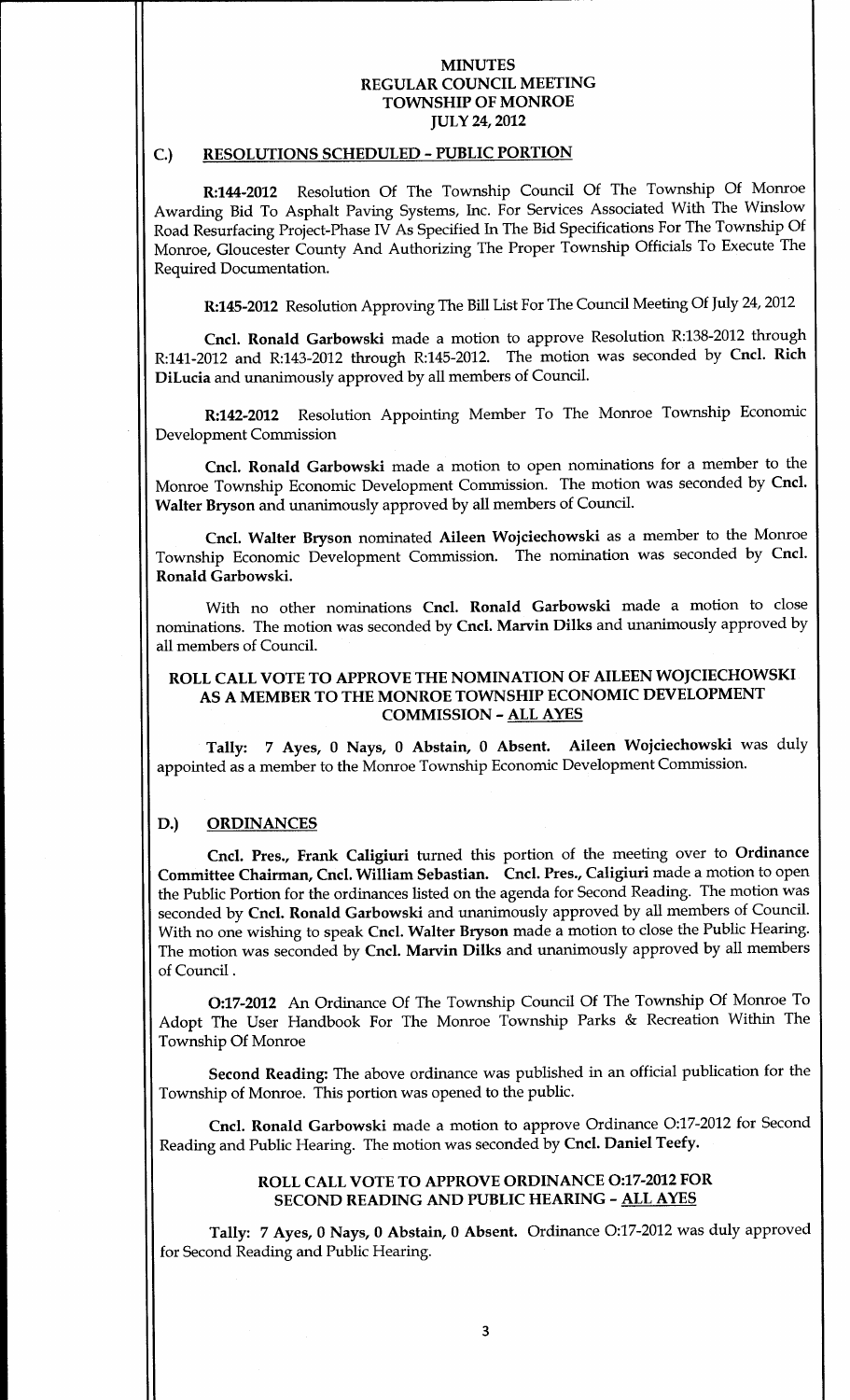#### D.) ORDINANCES (cont'd)

0 <sup>18</sup> <sup>2012</sup> An Ordinance To Amend Chapter <sup>239</sup> Of The Code Of The Township Of Monroe Entitled "Refuse Collection And Recycling"

Second Reading: The above ordinance was published in an official publication for the Township of Monroe. This portion was opened to the public.

Cncl. Marvin Dilks made a motion to approve Ordinance O:18-2012 for Second Reading and Public Hearing. The motion was seconded by Cncl. Walter Bryson.

## ROLL CALL VOTE TO APPROVE ORDINANCE O:18-2012 FOR SECOND READING AND PUBLIC HEARING - ALL AYES

Tally: 7 Ayes, 0 Nays, 0 Abstain, 0 Absent. Ordinance O:18-2012 was duly approved for Second Reading and Public Hearing

019 <sup>2012</sup> An Ordinance To Amend Chapter <sup>65</sup> Of The Code Of The Township Of Monroe Entitled "Personnel Policies"

Second Reading: The above ordinance was published in an official publication for the Township of Monroe. This portion was opened to the public.

Cncl. Ronald Garbowski made a motion to approve Ordinance O:19-2012 for Second Reading and Public Hearing. The motion was seconded by Cncl. Pres. Frank Caligiuri.

> ROLL CALL VOTE TO APPROVE ORDINANCE O:19-2012 FOR SECOND READING AND PUBLIC HEARING - ALL AYES

Tally: 7 Ayes, 0 Nays, 0 Abstain, 0 Absent. Ordinance O:19-2012 was duly approved for Second Reading and Public Hearing

O:20-2012 An Ordinance Of The Township Of Monroe, County Of Gloucester, New Jersey, Appropriating 32 <sup>500</sup> For The Reconstruction And Refurbishment Of The Township Library Roof

Second Reading: The above ordinance was published in an official publication for the Township of Monroe. This portion was opened to the public.

Cncl. Ronald Garbowski made a motion to approve Ordinance O:20-2012 for Second Reading and Public Hearing. The motion was seconded by Cncl. Walter Bryson.

## ROLL CALL VOTE TO APPROVE ORDINANCE O:20-2012 FOR SECOND READING AND PUBLIC HEARING - ALL AYES

Tally: 7 Ayes, 0 Nays, 0 Abstain, 0 Absent. Ordinance O:20-2012 was duly approved for Second Reading and Public Hearing

0 <sup>21</sup> <sup>2012</sup> An Ordinance To Amend Chapter <sup>175</sup> Of The Code Of The Township Of Monroe Entitled Land Management

First Reading: A copy of this ordinance was posted on the bulletin board at the Municipal Complex. Additional copies were made available to the public.

Cncl. Ronald Garbowski made a motion to approve Ordinance O:21-2012 for First Reading and Publication. The motion was seconded by Cncl. Marvin Dilks and unanimously approved by all members of Council

022 <sup>2012</sup> An Ordinance Of The Township Council Of The Township Of Monroe To Amend Chapter 74 Of The Code Of The Township Of Monroe, Entitled "Fees"

First Reading: A copy of this ordinance was posted on the bulletin board at the Municipal Complex. Additional copies were made available to the public.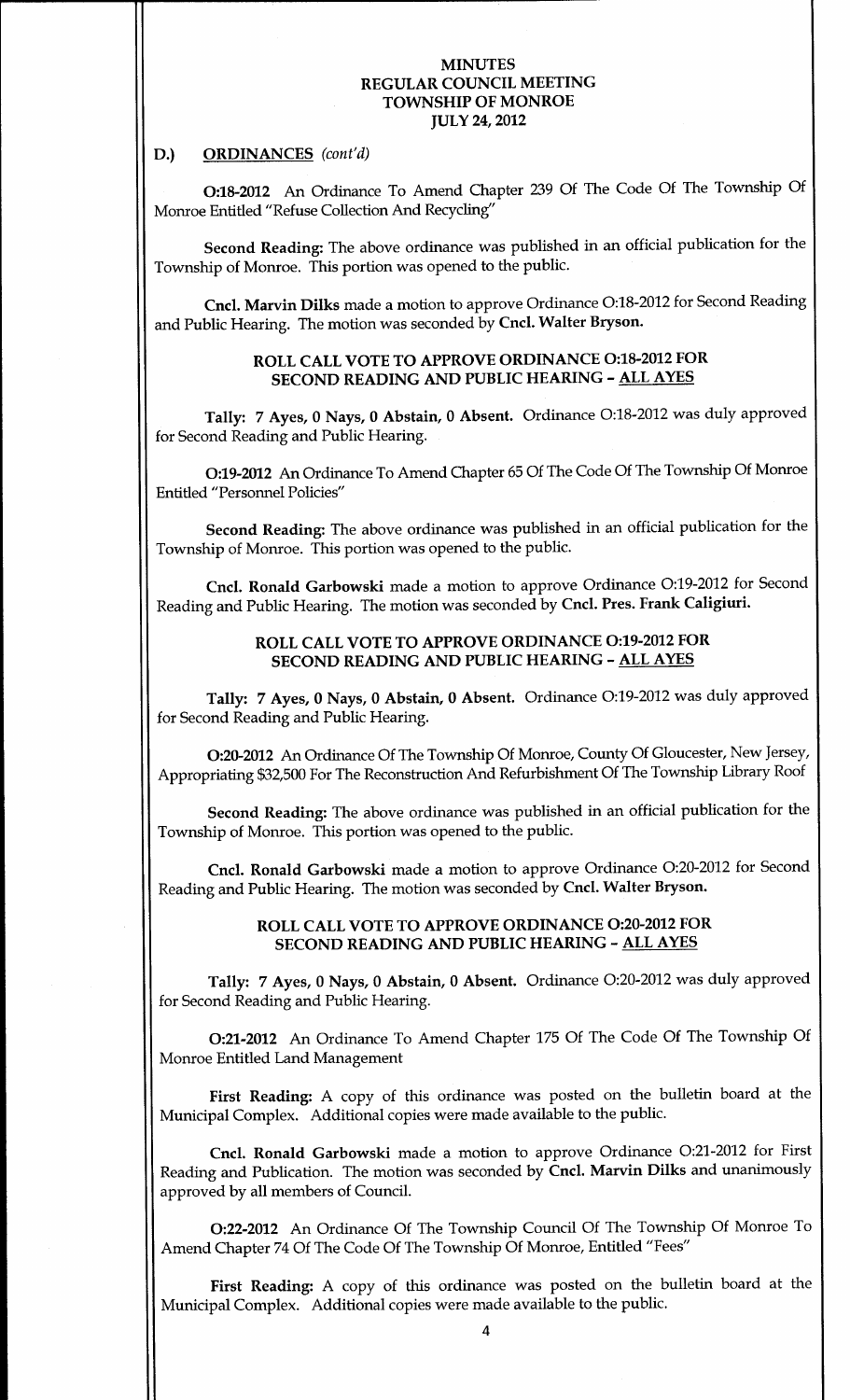## D.) ORDINANCES (cont'd)

Cncl. Rich DiLucia made a motion to approve Ordinance O:22-2012 for First Reading and Publication. The motion was seconded by Cncl. Ronald Garbowski and unanimously approved by all members of Council

## E.) REPORTS AND OTHER MATTERS

Cncl. Daniel Teefy noted he had nothing new to report from the Parks and Recreation<br>ission since no meeting was held during the month of July. The commission will meet Commission since no meeting was held during the month of July. again in August to begin preparing for the Halloween Parade in October. Cncl. Teefy reported two China exchange students, ages 16 and 13 are staying with his family and it has been a great experience for everyone. He commended Gina Cacace, the Technical Instruction Youth Services Librarian for doing an excellent job handling the student exchange program and Williamstown High School teacher Tina Bonmati for volunteering her time to teach the students from 8:00 AM to noon every day. The students will be visiting Philadelphia tomorrow from 8:00 AM to 6:00<br>PM to tour the historical sites they are currently learning about. Cncl. Teefy noted he took PM to tour the historical sites they are currently learning about. them for a tour of the township and they were surprised at the length of it and how rural it is, as they come from Nanjing, a city of seven million people. He noted this has been a great experience and he encouraged people to participate in exchange student programs if given the opportunity. Cncl. Teefy reported Mayor Gabbianelli performed a marriage ceremony for his daughter Tiffany and new son-in-law Tom at the Adventure Aquarium in Camden. He extended his appreciation to the mayor for making this a special event for the entire family.

Cncl. William Sebastian noted as Chairman of the Council Public Safety Committee he is notified of all ambulance, fire and OEM calls and he was surprised at the number of calls these departments receive. He noted as a 32 year member of the Monroe Township Ambulance Association he knew 2,000 to 3,000 ambulance calls were received a year but when putting together the calls taken for OEM, two fire companies and the ambulance squad the number is very impressive. Cncl. Sebastian noted for the most part calls are handled by volunteers and he commended them for doing a greatjob for our community

Cncl. Ronald Garbowski reported the Monroe Township Library would present a short film entitled "The Elements of the Japanese Garden" on Wednesday, July 25<sup>th</sup> and on Friday, July 27<sup>th</sup> will hold movie night showing "Toy Story III" outside in the parking lot area. He also reported the Economic Development Commission is hosting a seminar in the municipal building on September 17<sup>th</sup> for all business owners interested in developing a Businessmen's Association in the township

Cncl. Rich DiLucia extended, on behalf of Holiday City residents, his appreciation to the Road Department for the work they did cleaning out the basin on Trinidad Blvd. He congratulated School Superintendent, Charles Earling on his three-year recongratulated School Superintendent, Charles Earling on his three-year reappointment/contract extension; noting this is indicative of the good job being done for our children. Cncl. DiLucia reported the Supreme Court deemed, by a vote of four to three, that the Health Care Law was constitutional. He noted he was happy with that decision because it will benefit residents of this town especially young people under the age of <sup>26</sup> coming out of college, as the law provides health insurance for them under their parent's policy. The law also prohibits insurance companies from denying coverage because of pre-existing conditions. It provides a prescription portion for Medicare recipients and entitles people to get mammograms and prostrate exams, which can save lives. Cncl. DiLucia noted when the bill was approved there was some controversy that requiring people to buy healthcare insurance makes it a tax but according to what he has read, the law affects less than 2% of the population that can afford to purchase insurance but don't and just go to emergency rooms and let taxpayers pay their bills. Cncl. DiLucia noted years ago when Social Security and Medicare were established people said they were bad systems because they required a tax but today seniors would disagree with that position, as Social Security is an important element for living and without Medicare many people would not be alive today. Cncl. DiLucia noted only time will tell if the health care bill will save money but like any other bill it can be changed or tweaked if need be.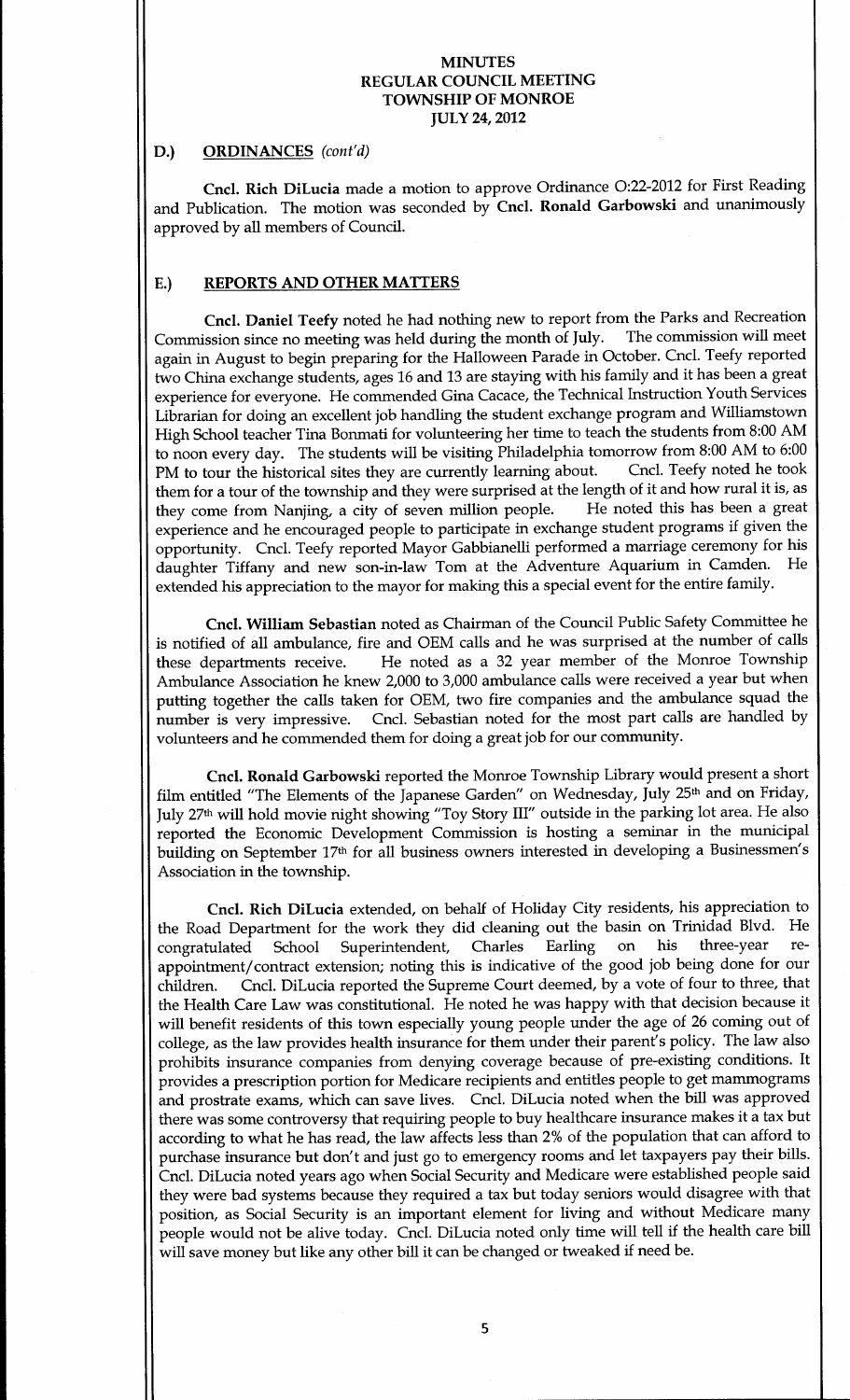### E.) REPORTS AND OTHER MATTERS (cont'd)

Cncl. Marvin Dilks reported the Monroe Township Senior Commission is sponsoring a trip to see Pat Cooper on September 21st. The price per person is \$63.00 and includes a lunch and the show. The trip leaves from the Pfeiffer Center at 9:00 AM.

Cncl. Walter Bryson welcomed Channel 8, WPSJ TV and noted now most township residents will be able to see Council Meetings and possibly take part in future meetings. He also reported National Night Out will be held on Thursday, August 2<sup>nd</sup> at the Pfeiffer Community Center from 6:00 PM to 9:00 PM. This event is being sponsored by the Municipal Alliance Commission and local and county law enforcement agencies and includes pony rides,<br>an inflatable slide, entertainment and food. Cncl. Bryson pointed out the following an inflatable slide, entertainment and food. amendments to the recycling ordinance:

- Tires will no longer be picked up by the Sanitation Department and must now be taken to a registered Class B recycling facility
- Electronic equipment such as computer monitors, computers and televisions must now be taken to the Public Works Department located on Rt. 322. Residents not capable of taking the equipment to the yard should call the Public Works Department at 629-4444 to see if the township can pick it up.
- Branches must be nobigger than three inches in diameter and three foot long

Cncl. Bryson spoke of residents complaining about people driving 50 miles an hour through developments where children are playing and he urged those drivers to slow down, as the township has a Zero Tolerance Policy and violators will be ticketed.

Director of Finance Jeff Coles reported the township held a bond sale last week and sold \$3.8 million in bonds to finance several capital ordinances that Council has adopted over the years. The Township is rated a AA town and the lowest bid for the bonds was 1.61% over a period of eleven years, which is great. The township saved a significant amount of money having such a good fiscal policy in place. Mr. Coles also reported the 2011 Audit was completed and there are no recommendations. With the Business Administrator's help and the dedication of department heads we have been able to put together a successful operation

Cncl. Pres., Frank Caligiuri reported the Environmental Commission is on summer recess and held no meetings this month. He noted he did attend a Planning Board Meeting but there are no significant projects to report on

Cncl. Daniel Teefy reported Monroe Township Little League had a fantastic year this year. The nine and ten year old boys team won the District 21 Title, the Junior Softball Team won the District 21 Title, the eleven and twelve year old boys won the District 21 Title and then moved on to Section IV and won that one by a score of 21 to 1. The eleven and twelve year old boys went undefeated through the tournaments and are now one of four teams going to the State finals in Pequannock. Cncl. Teefy wished the team good luck and noted hopefully they will bring home a title to Monroe Township.

## F.) GENERAL PUBLIC DISCUSSION

Cncl. Ronald Garbowski made a motion to open the General Public Discussion. The motion was seconded by Cncl. William Sebastian and unanimously approved by all members of Council. With no one wishing to speak Cncl. Ronald Garbowski made a motion to close the General Public Discussion. The motion was seconded by Cncl. William Sebastian and unanimously approved by all members of Council